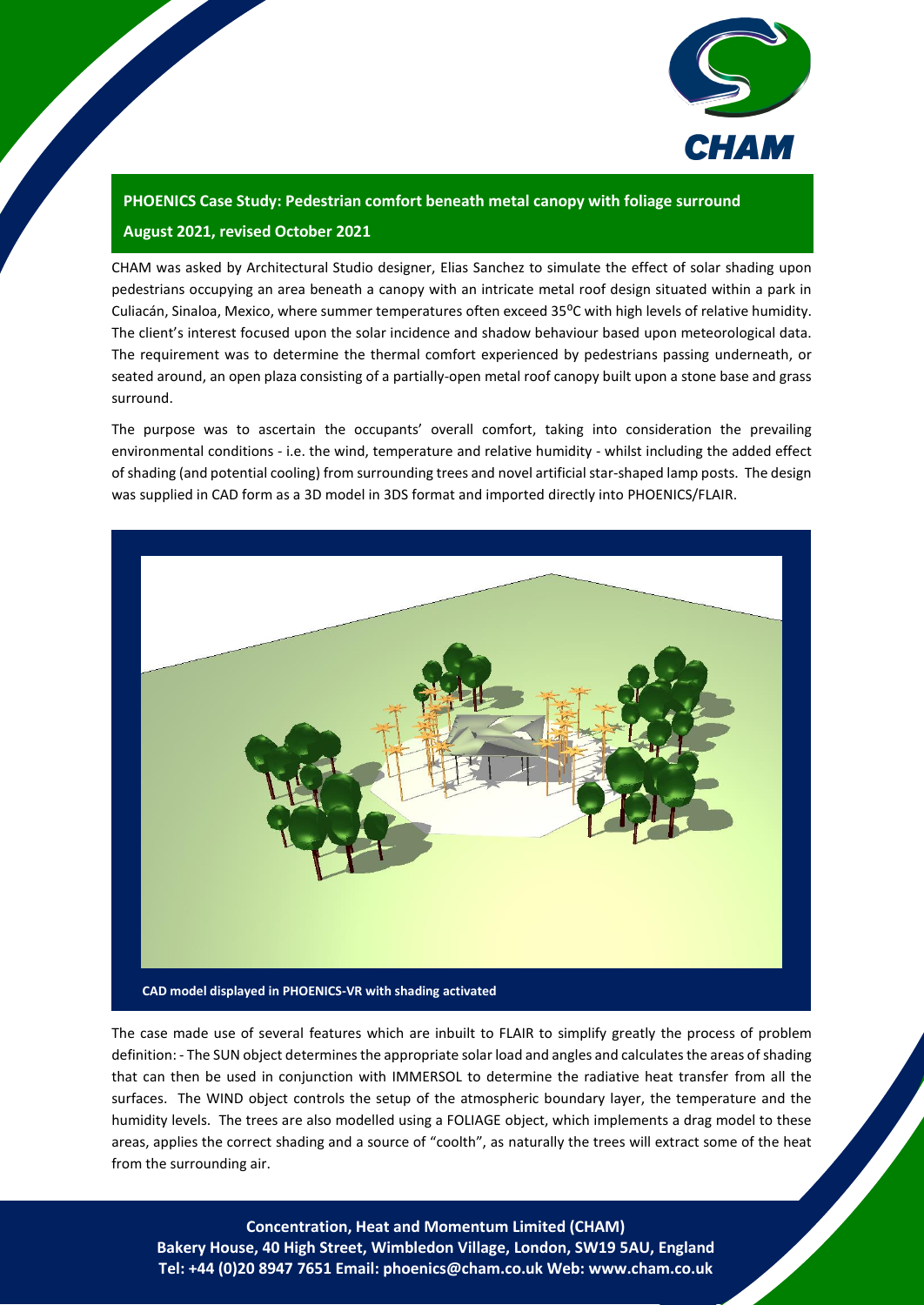

The capability of PHOENICS/Flair to interface with third party software products (such as EnergyPlus™) to extract the meteorological data for a specific location was not used on this occasion, and such data was added manually via the GUI.

All these variables then come together to answer the client's original question: How effective is their roof design at providing a comfortable environment for people in the park? This can be measured directly using one of FLAIR's available comfort indices, in this case the Apparent Temperature, which takes into account the local air temperature and velocity, radiant temperature from the sun plus the metal roof, the amount of radiation absorbed by a person depending on clothing and the humidity level to yield the "Feels like" temperature so often quoted in weather reports.



In order to make a true comparison of the results of the simulation with measured data, it is usual to run the CFD model transiently to capture the heating and cooling processes over time. For the purpose of canopy design however, this case can be run as a steady-state simulation to represent the meteorological effects taken as a snapshot in time, employing a 'solar absorption' factor to ascertain a reasonable trend.